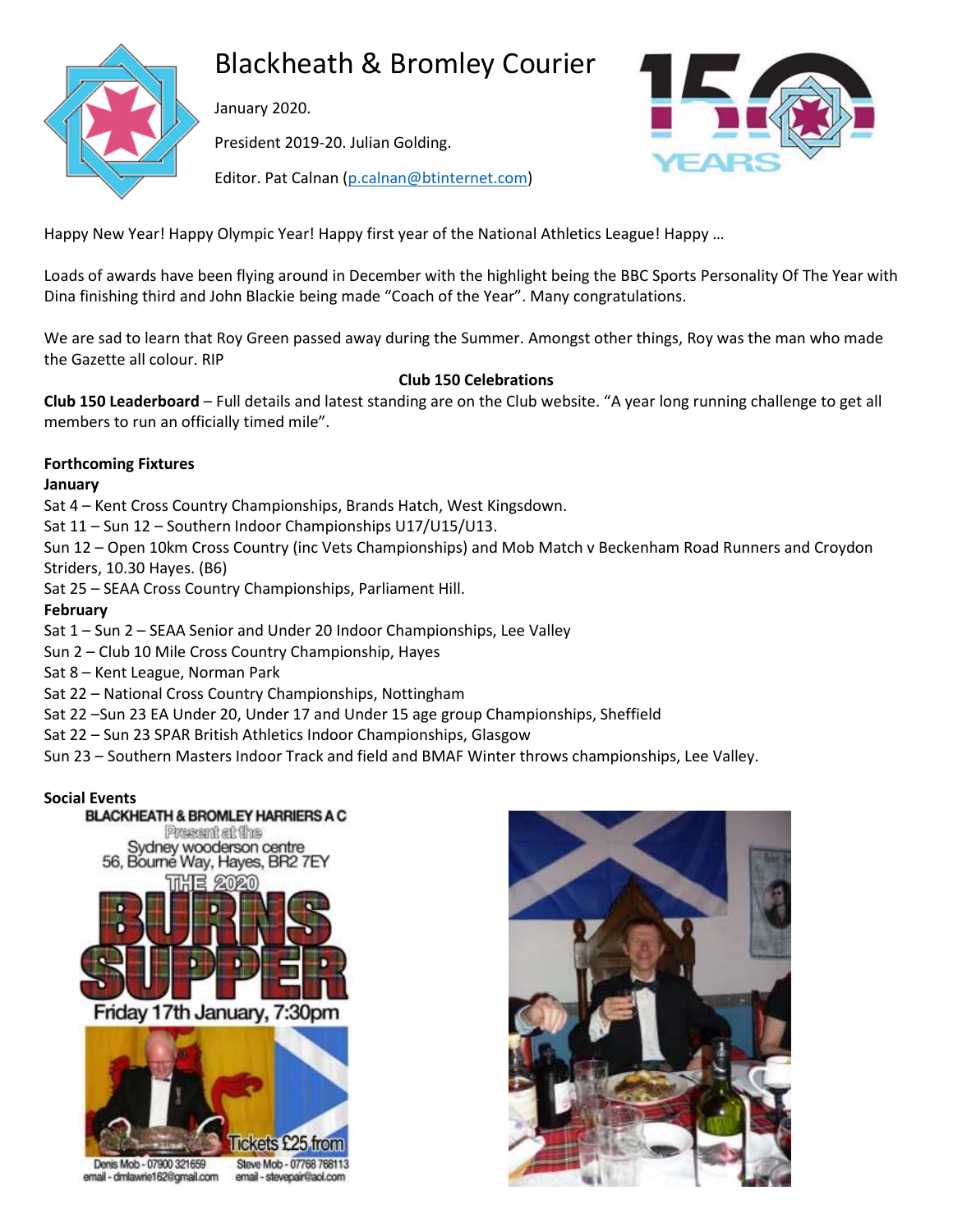### **Results**

# **1/12/19**

**Lee Valley Open.** 60. Round 1. Race 1. DQ. Toby Olubi. R1.R2. 5. Theo Adesina 7.31. R2.R.1. 6. Toby Olubi 7.16. R2.R3. 4. Theo Adesina 7.35. 600. R1. 1. Ben Gardiner 1.22.97, 4. Henry Fisher 1.26.39. 60H. U20. R1. 1. Theo Adesina 8.54, 2. Pedro Gleadall 8.55. R2. 1. Theo Adesina 8.46, 3. Pedro Gleadall 8.67. High Jump. C. 3. Theo Adesina 1.85. Pole Vault. A. 4. Roger Platt 2.80, 5 Holly Platt 2.80, 7. Oscar Witcombe 2.70. B. 7. Ethan Kitteridge 2.30, 12 Charlie Platt 2.00, NH. Alan Hardy. C. 1. Pedro Gleadall 4.52, 2. Ethan Kitteridge 4.02, 3. Barnaby Corry 4.02, 6. Ben Platt 3.62.

**Windsor Slough Eton & Hounslow Winter Series.** 60. Rnd1. Race7. 3. Joe Cope 8.39 (U15B). 1.9. 4. Makai Sabido-Rodney 8.55. 2.7. 3. Joe Cope 8.36. 2.8. 5. Makai Sabido-Rodney 8.79. LJ. 10. Joe Cope 4.48, 11. Makai Sabido-Rodney 4.28. **Percy Pud 10km, Sheffield**. 3. Phil Sesemann 29.39.

**Valencia Marathon**. 1063. Ian Firla (M45) 2.51.14 (2.50.30), Paul Sharpe 3.51.27 (3.50.42).

**4/12/19**

**Middlesex University Open Student Championships, Lee Valley**. 400. Ht5. 4. Prince Reid 54.59. 800. Ht5. 2. Prince Reid 2.07.88.

**7/12/19**

**Oxford v Cambridge Varsity Match, Wimbledon.** Women. 1. Niamh Bridson Hubbard 22.49.

**Birmingham League Division One, Crewe**. 2. Charlie Davis (Birmingham University) 30.57.

**Midland Womens League Div one.** 9. Jess Keene (Birmingham University) 27.20

**ESSA English Schools Cup Final, Spinkhill**. U13 Girls. 13. Megan Slattery 10.02, 19. Lara Tunali-Flynn 10.12, 22. India Blakey 10.15, 36. Francesca Middleton 10.27.

**University Of Leeds Relays.** 1. Leeds Becket 42.51 inc James Habergham 10.38, Andrew Smith 10.44, Alex Botterill 10.47. 2. Leeds Beckett B. Inc Andrew Smith 10.28. 6. Leeds Beckett C inc Alex Botterill 11.09. Leeds Beckett D Inc James Habergham 10.15. Fastest. 2. James Habergham 10.15, 6. Andy Smith 10.28.

**South Of England Masters and Inter Counties Championships, Oxford. Senior Women**. 75. Amy Leach 26.16. **Under 17 Men**. 49. Tom Brash 16.56, 57. Sam Reardon 17.07, 64. Jake Leng 17.22, 72. William Andrews 17.49. **Under 17 Women**. 6. Ailbhe Barnes 18.17, 24. Zoe White 19.17, 32. Ellie Osmond 19.37, 39. Isabelle Stoneham 20.02, 53. Heidi Forsyth 21.06. **Under 15 Boys**. 17. Matthew Smith 14.02, 46. Alessio Tutt 14.35. **Under 15 Girls**. 17. Hannah Clark 15.49, 28. Carys Firth 16.05, 38. Lily Meers 16.25, 48. Cameron Kelly Gorrdon 16.45, 58. Cara Gould 17.01, 80. Amelia Middleton 18.13. **Under 13 Boys**. 21. Alexander Middleton 11.31, 45. Joshua Healey 11.48, 61. Jasper Brooks 11.56, 63. Franco Hillier 11.57, 85. Jed Starvis 12.13. **Under 13 Girls**. 13. Molly May Mooney Clarke 12.14, 31. Megan Barlow 12.30, 55. Maria Salamanca 12.55, 57. Tallulah Ndikanwu 12.59.

**Princeton New Years Invitational, NJ, USA**. 300. R1. 2. Isabella Hilditch 39.68.

**Fastrak Athletix Opener, Houston**. 3000. 3. Declan Neary 8.29.50

**Parkruns. Bromley**. 19 Ifetobi Salako 19.12, 36 Thomas Sugden 20.10, 51 Steve Evenden 20.40, 55 Nigel Haffenden 20.47, 60 Steve Pairman 20.58, 62 Sally Haffenden 21.01, 69 Daniella Harper 21.22, 80 Mark Williams 21.33, 98 Austin Adams 22.10, 192 Tom Leeson 24.28, 193 John Leeson 24.29, 219 Andy Tucker 24.59, 268 Graham Coates 26.20, 312 Bernard Wilson 27.40, 314 Agata Kuszneruk 27.42, 316 Julia Pairman 27.43, 504 Adrian Perry 33.29. **Newcastle**. 18 Bertie Harrington 19.16. **Beckenham Place park**. 1 Matthew Francis 16.52, 4 Luca Ercolani 18.03, 10 Ted Marston 19.05, 16 Tim Nash 19.43, 65 Luigi Arcuri 23.19, 66 Lydia Marston 23.19, 106 Yasmeen Islam-Medeaux 25.01, 108 Madeleine Marston 25.06, 131 William Slack 26.08, 155 Zoe Kingsmell 27.46, 241 Andrew Kingsmell 42.37, 246 Rod Harrington 47.42. **South Norwood**. 29 Jane Bradshaw 23.35, 42 Jason Short 24.32. **Wanstead Flats**. 87 James Perry 27.40. **Dulwich**. 60 Nick Barber 20.02. **Orpington**. 90 Dave Leal 30.50, 117 Karen Desborough 34.34. **Lanhydrock**. 3 Richard Daniels 20.50. **Peckham Rye**. 154 Peter Rogers 26.37. **Dartford**. 30 John Turner 24.50, 110 Maz Turner 32.56. **Lullingstone**. 11 George Collins 25.38. **Exmouth**. 83 Bob Minting 23.20. **Sixfields Upton**. 1 Joshua Schofield 15.35. **Somerdale Pavilion**. 6 James Unwin 23.18. **Brooklands**. 114 Mick Keene 28.51. **Woolacombe Dunes**. 24 Barry Wetherilt 27.29. **Littlehampton Prom**. 26 Robert Brown 21.46. **Bethlem Royal Hospital**. 20 Mike Simms 22.06, 44 Ian Montgomery 23.40. **Cyclopark**. 82 Graham Smith 33.46. **Squerryes Winery**. 7 David Beadle 22.52, 15 Mark Ellison 25.38, 27 Anne Cilia 30.43.

**8/12/19**

**Telford 10km.** 26. Ross Braden 30.14

**Cardiff Met GPI Christmas Classic**. 3000. 11. Aaron Ensor 9.08.81.

**14/12/19**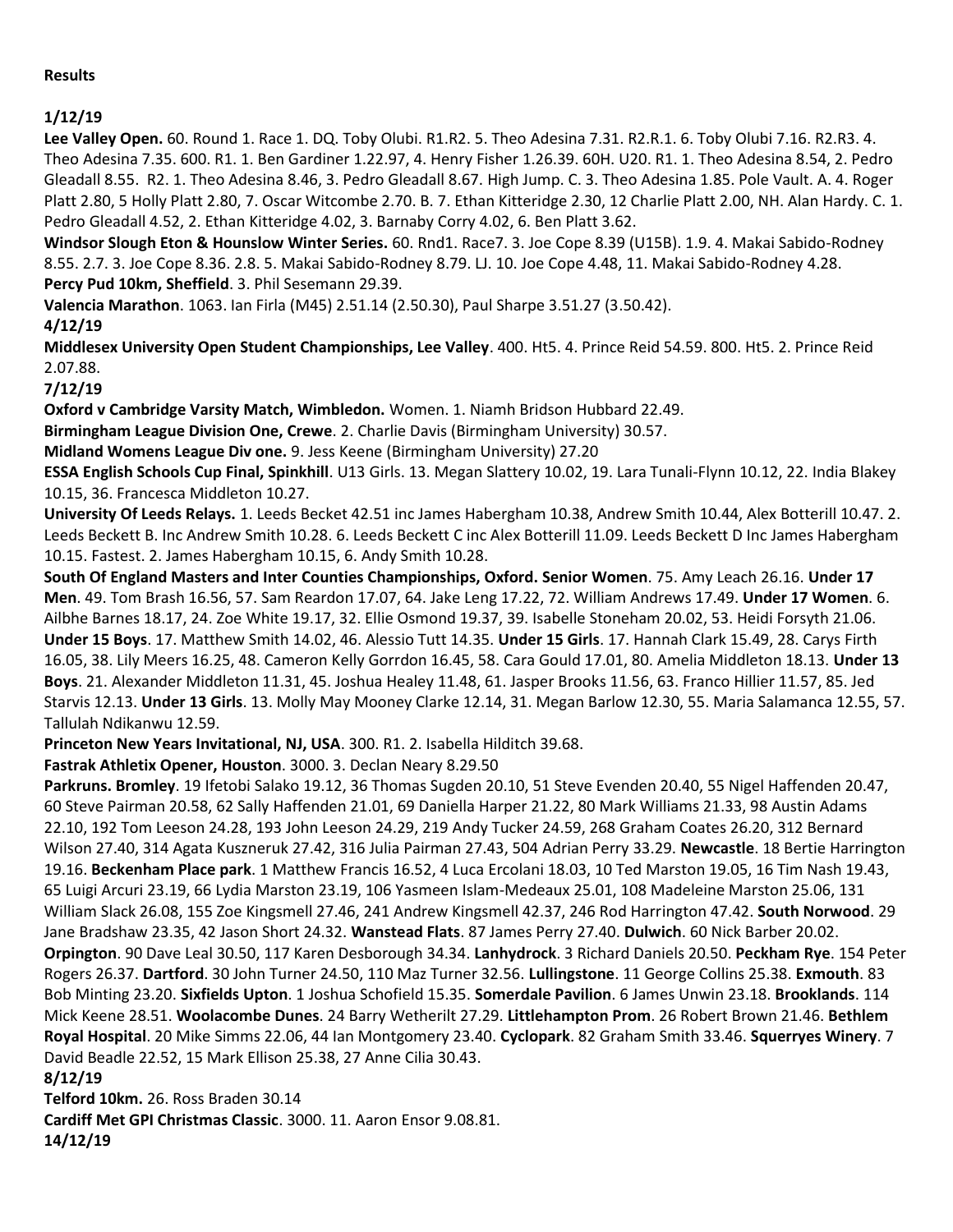**Kent League, Foots Cray Meadows. Senior Men.** 18. Dan Kennedy 37.34, 39. Gareth Evans 39.31, 41 Luca Ercolani 39.39, 53. Ian Firla 40.43, 66. Joshua Dowling 41.55, 86. Roger Beswick 42.59, 88. Paul Sharpe 43.05, 100. Chris Tuck 43.45, 112 Darren Corneille 44.26, 117 Gregory Firth 44.44, 125. Simon Harris 45.06, 138. Jason Meers 46.27, 143. NIgel Haffenden 46.47. Team. 4<sup>th</sup>. Overall 3<sup>rd</sup>. 12 to score. Team 3<sup>rd</sup>. Overall 3<sup>rd</sup>. U**nder 20 Men.** 3. Matthew Francis 20.48. Team. -. Overall. 2<sup>nd</sup>. Under 17 Men. 1. Oliver Bright 19.33. Team. -. Overall. 2<sup>nd</sup>. Under 17 Women. 1. Ailbhe Barnes 22.46, 3. Ava White 23.47, 5. Zoe White 23.57, 6. Zakia Mossi 24.03, 7. Isabelle Stoneham 24.10 (1<sup>st</sup> overall), 9. Amy Miller 24.23, 11. Ellie Osmond 24.48, 15. Olivia Berry 25.42 (3<sup>rd</sup> overall), 17. Heidi Forsyth 25.48, 20. Sabrina Mannes 27.51. Team. 1<sup>st</sup>. Overall. 1<sup>st</sup>. **Under 15 Boys**. 8. Alessio Tutt 14.28, 13. Arthur Starvis 15.02, 18. Ted Marston 15.28, 21. Thomas Sugden 15.47, 32. George Shaw 16.46, 40 Nathaniel Brunner 17.17. Team 2<sup>nd</sup>. Overall 2<sup>nd</sup>. **Under 15 Girls**. 1. Lara Mannes 15.36, 3. Hannah Clark 16.22  $(1<sup>st</sup>$  overall), 4. Carys Firth 16.32 ( $2<sup>nd</sup>$  overall), 5. Lily Meers 16.56, 8. Cameron Kelly Gordon 17.12, 15. Olivia Magee Brown 17.44, 22. Cara Gould 18.18, 23. Olivia Wauters 18.28, 26. Sofia Plum Maher 18.39, 29. Abigail Smith 18.47, 30. Liberty Whyte 18.56, 34. Amelie Wauters 19.34. Team. 1<sup>st</sup>. Overall 1<sup>st</sup>. **Under 13 Boys**. 4. Joshua Healey 12.09, 12. Jed Starvis 12.55. Team. -. Overall. 7. **Under 13 Girls**. 5. Molly May Mooney Clarke 12.57 (2<sup>nd</sup> overall), 7. Megan Slattery 13.02, 11. Lara Tunali Flynn 13.27, 12. Tallulah Ndikanwu 13.30, 15 IndIa Blakey 13.42, 16. Maria Salamanca 13.48, 27. Alyssia Firla 14.28, 29 Isla Spink 14.52, 30. Lydia Marston 15.04, 34. Amber Cockburn 15.22, 36. Hannah Nott 15.30, 41. Isla Griffin 15.50, 49. Madeleine Marston 17.21. Team. 2<sup>nd</sup>. Overall. 1<sup>st</sup>.

**South Of England Combined Events and Open Championships, Lee Valley**. Heptathlon. U20 Men. DNF. Theo Adesina. 60 – 7.23, 60H - 8.49, LJ - 6.67, SP - 12.08, HJ - 1.80.

**Alf Palmer Memorial Races, Horsham**. 3000. 3. Jonathan Ellerton 18.33.3, 4. Carla Forsyth 18.34.5. 5000. 19. David Hoben 35.34.7, 26. Peter Hannell 37.45.5.

**Parkruns. Bedfont Lakes**. 53 George Collins 26.09, 76 Zoe Kingsmell 29.24, 132 Andrew Kingsmell 38.56.

**Bromley**. 12 Amy Leach 19.17 (1st woman), 47 Sally Haffenden 21.22, 61 Austin Adams 21.51, 97 Nigel Haffenden 22.55, 142 Andy Tucker 24.06, 248 Graham Coates 27.02, 312 Steve Evenden 28.13, 326 Mick Keene 28.59, 357 Yasmeen Islam-Medeaux 29.08, 488 Adrian Perry 34:54. **Maidstone**. 212 Tom Phillips 33.37. **Crystal Palace**. 2 Lewis Warren 18.24, 8 Len Crowder 1.35. **Gladstone**. 142 James Perry 29.34. **Orpington**. 98 Karen Desborough 36.12 **Telford**. 1 Ross Braden 16.11. **Peckham Rye**. 137 Peter Rogers. 26.38. **Dartford**. 41 Sally Smith 27.25, 97 Graham Smith 35.05. **Exmouth**. 64 Bob Minting 24.43. **Catford**. 87 Barry Wetherilt 26.21. **Brooklands**. 57 James Unwin 24.40. **Bethlem Royal Hospital**. 36 Ian Montgomery 25.18, 48 Mike Simms 26.36. **Squerryes Winery**. 9 Mark Ellison 26.53, 22 Anne Cilia 31:32. **Jesmond Dene**. 48 Rod Harrington 25.28. **York**. 162. Graham Rush 23.54.

# **15/12/19**

**Christmas Yacht 5 Mile Handicap, Hayes.** 1 Matthew Smith (31.54) 25.44, 2 Barry Wetherilt (40.59) 26.39, 3 Sally Haffenden (37.46) 27.06, 4 Steve Pairman (36.21) 28:11, 5 Chloe Haffenden (41.03) 29.13, 6 John E Turner (44.14) 29.34, 7 Andy Tucker (41.37) 29.37, 8 Ian Firla (32.08) 30:08, 9 Mark Ellison (40.49) 30.29, 10 Adrian Stocks (39:18) 30.48, 11 Jennie Butler (36.23) 30.53, 12 John Leeson (40.14) 30.54, 13 Jane Bradshaw (38.57) 30.57, 14 Nic Corry (40.46) 31.06, 15 Ian Scott (35.19) 31:39, 16 David Leal (43.50) 31.50, 17 Gareth Evans (31.52) 31:52, 18 Steve Evenden (36.45) 31.55. **Bennett Cup Leading Positions after 5 events**. 1 John Leeson 125, 2 Adrian Stocks 102, 3 Mark Ellison 87, 4 David Beadle 80, 5 Barry Wetherilt 74, 6 Andy Lawes 65, 7 Luca Ercolani 59, 8 Steve Pairman 58, 9 Sally Haffenden 53, 10= Gareth Evans and Joseph Georgiadis 44 **Reigate Holly Run**. Under 17 women. 1. Ellie Osmond 20.04.

# **21/12/19**

**South Of The Thames CCA 7.5 Mile Championships, Lloyd Park.** 47. Dan Kennedy 47.03, 114. Tim Ayres 52.19, 179. Simon Harris 56.05, 216. Steve Pairman 58.50, 229. Amy Leach (U20) 59.44, 272. Ifetobi Salako (U20) 62.51.

**Parkruns. Beckenham Place park**. 51 Will Slack 27.13, 63 Zoe Kingsmell 29.07. **Crystal Palace**. 10 Ted Marston 19.42, 12 Ellie Osmond 19.53, 194 Bernard Wilson 29.26. **South Norwood**. 5 Amy Miller 21.37, 20 James Unwin 25.01. **Raphael.** 157 Mick Keene 30.15. **Hoblingwell**. 2 Lily Meers 23.25 (1st woman), 9 Luciana Smith 24.53. 13 Nigel Haffenden 26.23, 14 Sally Haffenden 26.29, 22 Jason Meers 27.42, 48 Adrian Perry 36.37. **Dulwich.** 32 Arthur Starvis 18.24, 370 Sally Smith 31.06, 409 Graham Smith 34.11. **Orpington**. 9 Cameron Kelly-Gordon 22.41 (1st woman). 109 Karen Desborough 35.41. **Barking**. 40 James Perry 26.33. **Peckham Rye**. 55 John Turner 24.31, 84 Peter Rogers 26.21, 184 Maz Turner 34.11. **Lullingstone**. 2 Robert Perry 19:43. **Dartford Heath**. 1 Ross Braden 18.41. **Exmouth**. 74 Bob Minting 23.49. **Bethlem Royal Hospital**. 21 Ian Montgomery 26.12, 23 Iain Swatton 26.59. **Cambridge**. 1. Graham Rush 16.35.

# **22/12/19**

**Sutcliffe Indoor 60s, Sutcliffe Park. Men** 60m. Round 1. Race 1. 3. Ben Sutton 7.20 (U20M). 1.2. 5. Haroon Sangare 7.57 (U17M). 1.6. 3. Ryan Moore 8.01 (U20M). 1.7. 2. Zuriel Nwogwugwu 8.08 (U15B), 4. Joe Cope 8.27 (U15B). 1.9. 4. Daniel Jenkins 9.38 (U15B). 1.11. 2. Andrew Khazali 7.76 (U17M), 4. Reo McCausland 8.31 (U13B). 2.1. 5. Ben Sutton 7.15. 2.4. 2. Haroon Sangare 7.53. 2.6. 1. Andrew Khazali 7.63. 2.7. 6. Ryan Moore 8.14. 2.8. 1. Zuriel Nwogwugwu 7.91. 2.9. 4. Joe Cope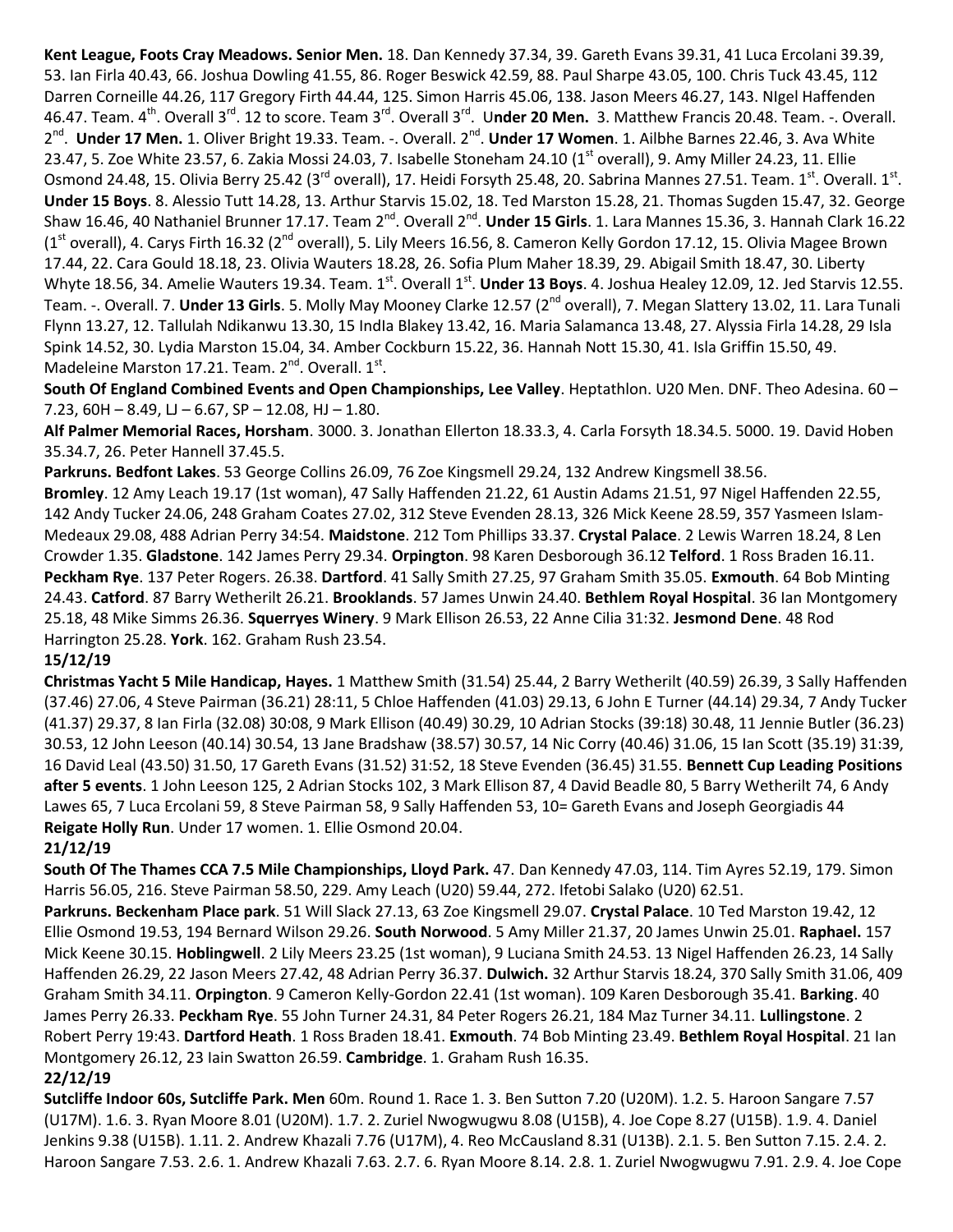8.35, 6. Reo McCausland 8.61. 2.12. 3. Daniel Jenkins 9.40. **Women**. 60m. 1.6. 2. Nina Whitter 8.43 (U15G). 2.3. 4. Nina Whitter 8.42. **25/12/19**

**Parkruns. Bromley**. 1 Ross Braden 15.25, 2 Lewis Mills 15.41, 4 Kipchoge Sesemann 16.10 (1<sup>st</sup> female), 5 Phil Sesemann



16.10, 6 Thomas Desborough 16.11, 9 Daniel Kennedy 16.36, 11 Henry Fisher 17.06, 15 Joseph Georgiadis 18.13, 19 Roger Beswick 18.30, 20 Christopher Tuck 18.41, 32 Amy Leach 19.12, 49 Steve Evenden 19.51, 50 Millie Smith 19.52, 53 Robert Perry 19.59, 58 Steven Pairman 20.07, 62 Nick Perry 20.16, 72 Jane Bradshaw 20.39, 84 Tim Ayres 21.07, 97 Austin Adams 21.39, 100 Gareth Evans 21.45, 121 Jenny Tomei 22.23, 136 Nigel Haffenden 22.37, 138 Mark Ellison 22.39, 154 Mark Williams 23.00, 170 Imogen Meers 23.22, 175 Keir Lundy 23.25, 231 Jason Meers 24.36, 238 Jason Short 24.40, 249 Andy Tucker 25.00, 321 Angela Powell 26.19, 348 Sally Haffenden 26.46, 374 Anne Cilia 27.22, 395 Julia Pairman 27.45, 417 Sally Smith 28.11, 617 Graham Smith 32.20, 629 David Beadle 32.37. **Bexley**. 244 George Collins 30.30, 266 Zoe Kingsmell 31.06. **Newcastle.** 130 Peter Hamilton 24.20. **Coventry**. 294 Jennifer Sheasby 26.57. **Trelissick**. 81 Hannah O'Flynn 26.43. **Beckenham Place park**. 1 Angus Harrington 17.56, 3 Bertie Harrington 19.53, 86 Will Slack 27.09. **Dulwich.** 178 James Morris 23.47. **Southwark**. 100 James Perry 29.38, 102 Adrian Perry 29.47. **Northala Fields**. 45 Adrian Stocks 20.59. **Peckham Rye**. 9 Ellie Osmond 19.38 (1st woman), 67 John Turner 23.50, 211 Maz Turner 33.06. **Harwich**. 5 Thomas Sugden 19.45. **Bethlem Royal Hospital**. 9 Mick Jones 22.16, 13 Jessica Jones 22.44, 23 Mike Simms 24.55, 28 Ian Montgomery 25.26, 32 Iain Swatton 25.57, 73 Jackie Montgomery 32.07. **Herrington Country park**. 41 Jessica Keene 22.00, 42 Harry Keene 22.00, 201 Mick Keene 28.56.

*Kipchoge Sesemann, 1st female home at the Bromley parkrun*

# **28/12/19**

**Parkruns. Bromley**. 14 Ted Marston 19.09, 26 Thomas Sugden 19.34, 27 Steve Pairman 19.36, 28 Ifetobi Salako 19.38, 33 Amy Leach 20.07, 37 Steve Evenden

20.17, 40 Franco Hillier 20.23, 41 Daniella Harper 20.26, 50 Sally Haffenden 20.55, 56 Maria Salamanca 21.02, 95 James Unwin 22.13, 97 Luciana Smith 22.19, 106 Nigel Haffenden 22.38, 172 Andy Tucker 23.59, 186 John Leeson 24.13, 271 Sally Smith 26.37, 274 Tom Leeson 26.42, 305 Julia Pairman 27.21, 322 Bernard Wilson 27.46, 428 Yasmeen Islam-Medeaux 29.51, 507 Paul Kerekgyarto 31.53, 543 Graham Smith 32.55. **Beckenham Place park**. 64 William Slack 26.28, 77 Zoe Kingsmell 28.10. Crystal Palace. 266 Luke Brett 37.18. **Lloyd park**. 18 Amy Miller 23.50 (1st woman). **Eden Project**. 4 Angus Harrington 16.45, 20 Bertie Harrington 19.28, 414 Rod Harrington 38.13. **Hoblingwell.** 3 Jason Meers 22.36, 13 Imogen Meers 25.32. **Dulwich**. 56 Simon Harris 20.22. **Orpington**. 12 Jake Potter 20.27, 21 Cameron Kelly-Gordon 22.06, 24 Harry Keene 22.28, 154 Karen Desborough 34.38. **Curl Curl**. 8 Sam Agnew 18.11. **Cheltenham**. 38 Paul Ross-Davies 21.29. **Southwark**. 47 James Morris 23.27. **Lanhydrock**. 44 Mark Williams 26.18. **Peckham Rye**. 49 John Turner 22.56, 84 Peter Rogers 24.46. **Whinlatter Forest**. 104 Andrew Riches 33.28. **Crissy Field**. 8 Elaine Rayner 19.08 (1st woman). **Burnham and Highbridge**. 14 Ellie Osmond 19.55. **Rushmere.** 3 Robert Perry 18.43, 145 James Perry 35.40, 172 Adrian Perry 39.29. **Exmouth**. 114 Bob Minting 23.40. **Clapham Common**. 60 James Cunningham 25.46. **Foots Cray Meadows**. 6 George Collins 23.21. **Woolacombe Dunes** 87 Angela Powell 29.48. **Haldon Forest**. 1 Ross Braden 16.22. **Littlehampton Prom**. 22 Adrian Stocks 21.21. **Blyth Links**. 2 Henry Fisher 17.09. **Bethlem Royal Hospital**. 7 David Beadle 22.21, 22 Ian Montgomery 25.24. **Leazes**. 31 Peter Hamilton 23.09. **Ifield Mill Pond**. 9 Jessica Keene 20.40, 64 Mick Keene 28:53. **Bradford**. 1. James Habergham 15.47. **Northallerton**. 1. Graham Rush 17.04.

#### **29/12/19**

**Corrida Pedestre Internationale de Houilles 10km**. 8. Phil Sesemann 28.26 (28.24)

#### **100 years ago in December 1919**

"Gazette Fund – There has been a very poor response to our pleadings of last month, so in order to give members a chance to weigh in before the list is printed, will they please wake up to the fact that Davis wants money to pay the printer's bill for printing, publishing and posting."

Match v Shrewsbury School. "…a high spirited party of seven…. Set sail from Paddington by the 10.15 train for Shrewsbury…. After much discussion in the dressing room as to whether sweaters should be worn, we sallied forth to do battle, to be greeted with the fearsome sight of a camera on tripod, before which, in company of the School team, we were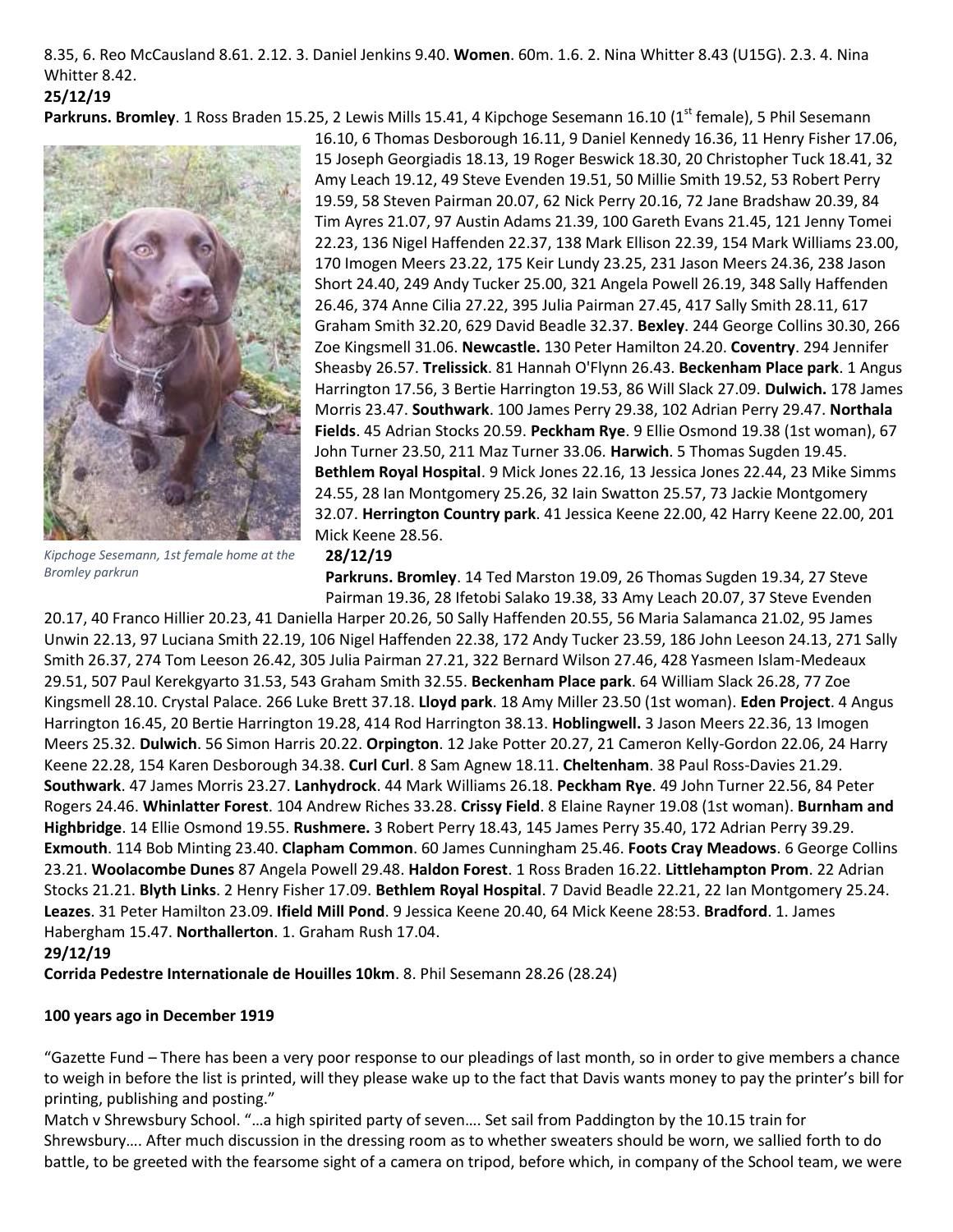compelled to pose for two or three hours in our thin shorts… To a roar of Schoooool!, from some hundreds of enthusiastic boys and *Ladies,* we flew down the road in a fast start….Lymbery regretfully bade adieu to his 4/- lunch a mile from home… After tubbing we sat down to tea with the boys in the School shop, and Edwards again distinguished himself by devouring eighteen (or thereabouts) sausages….Owing to the severity of Ratty's "corf," we persuaded him to pay a visit to a "chemists shop" where medicine was administered all round… Various stops, Wolverhampton, Birmingham, Banbury and Oxford, provided Ratty with further medicine… A very enjoyable fixture, and appreciated by all who took part." Result. Shrewsbury 21. Blackheath 34.

27<sup>th</sup> December. Punch Bowl Night... preceded by a good attendance for a run to get prepared for the evening. The evening includes 11 toasts.

# **75 years ago in December 1944**.

Dec 2<sup>nd</sup> Match v RAF and Fire Force. "Six 'Heathens were able to make the trip to Halton for our third war-time match against the RAF. We met at Marylebone Station and travelled by train to Wendover, where we boarded an RAF truck which took us to the camp… at one point two miles from home, the leading firemen confronted by a 6ft barbed wire fence, had to "stand-to" until the RAF arrived a minute later to show them the way round… After a hot shower we adjourned, as we thought for tea, but this, alas, proved to be a fruitless tour of the various NAAFI's in the vicinity, due to an unfortunate hitch in the organisation… we decided to catch an earlier train home"

D F Murray was in the Walcheren landing. Only three of his men survived. He was slightly wounded but has recovered and we were glad to see him down at Hayes recently, looking rather fine-drawn but otherwise fit.

D Aloof writes from Ceylon where he is with the RAF, " I am somewhere in the jungle sharing the place with its original occupants – mosquitos, snakes, jackals and leopards" Only one complaint, that he is rationed to one pint of beer a week, but one glorious week he found ten non drinkers! They get some good sport on their days off – hunting anything from elephants to crocodiles.

The trail layers would like to thank Mrs Taylor for making them the two new black rubber-lined trail bags for carrying lime. This has effectively stopped Wilco from smothering the others with the stuff, but we notice he still manages to get that dab of lime on the side of his nose!

#### **50 years ago in December 1969**

"The Club has received letters of congratulation on achieving its Centenary from the South Of The Thames Cross Country Association and from the ECCU. In their letter the ECCU expressed their amazement at the number of varied celebrations the Club had undertaken and marveled at the extensive organisation that must have been necessary for their success." "To commemorate Centenary Year, it was decided to resurrect the traditional Boxing Morning rugby match between a Blackheath XV and Park House Rugby Football Club XV….A circular was sent to thirty or so members who either play rugby or through size and weight were considered eligible, and the response was found to be better than expected. In fact it was easier to get a rugby team out than a track team for last seasons' track fixtures…. A training morning was held at the Lloyds Bank ground, New Beckenham… A profitable half hour was spent on the pitch, and a further two hours training in the bar. Match result. Blackheath H 19, Park House RFC 3."

Also in December, the Club host the annual cross country race for oarsmen at Sparrows Den; win the annual rowing match against SLH and Ranelagh; win the Annual Mob Match against Orion at Chingford; win a youngsters match against Chislehurst and Sidcup Grammar school; win an interclub match in Crawley.

The track event on the 21<sup>st</sup> of December is cancelled as the Ladywell facility is likely to be in the process of being converted to a 400 metre facility.

#### **25 years ago in December 1994**.

Tanya Blake finds herself excluded from the European Cross Country Championships because of an administrative error by the British Athletics Federation. The Federation selected six athletes for five places. (There was further controversy when the course was found to be 4,600 metres instead of the advertised 6,400 metres.

Blackheath's senior men retain their title at the Kent Cross Country Championships at Beckenham Place Park led home by Simon Baines in second place. Other individual wins come from Mark Steinle in the under 20 mens race; Gemma Viney (Under 13 girls); Stephen Holmes (under 15 boys).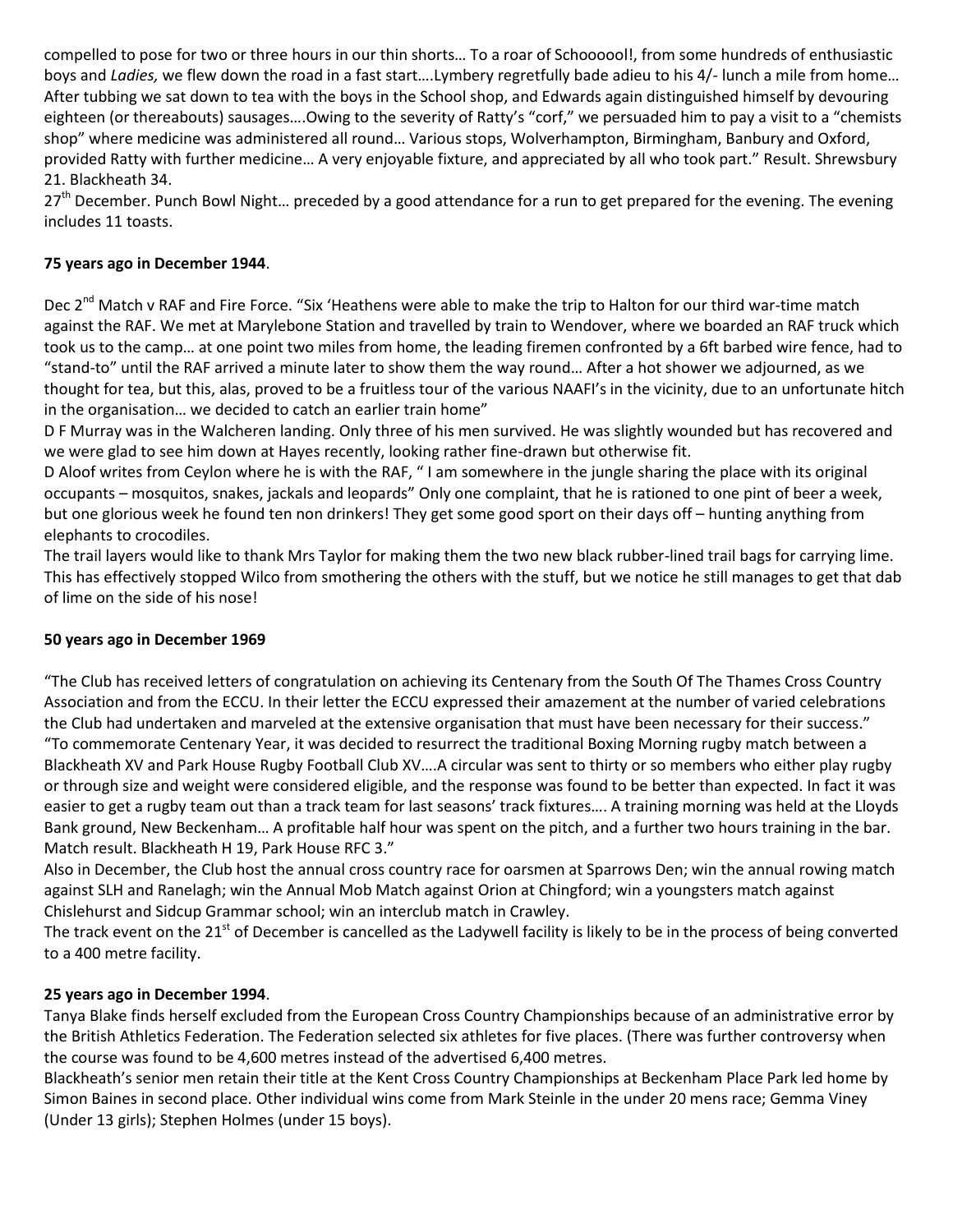A group of athletes travel to the IAAF World Cross Challenge in Brussels. Under 20 Mark Steinle is leading a world class field on the first I of the 7 lap course. He finishes in a more realistic 32<sup>nd</sup> place, four places behind Tim Dickinson. Gemma Viney is second in the under 13 girls race.

Bill Foster is selected to represent Great Britain in the World Cup marathon in Athens, Greece in April.

In the of year rankings Jamie Quarry is 9<sup>th</sup> in the 110 hurdles and 4<sup>th</sup> in the decathlon, Lee Newman 6<sup>th</sup> in the shot and 4<sup>th</sup> in the discus, Steve Harrison 9<sup>th</sup> and Peter Yates 10<sup>th</sup> in the javelin, Debbi Marti 1<sup>st</sup> in the high jump, Rachel Kirby 3<sup>rd</sup> and Shani Anderson 8<sup>th</sup> in the triple jump, Myrtle Augee 2<sup>nd</sup>, Uju Efobi 7<sup>th</sup> and Jenny Kelly 9<sup>th</sup> in the shot, Jenny Kelly 2<sup>nd</sup> and Uju Efobi 6<sup>th</sup> in the heptathlon.

Below, an appeal for officials from 1994

#### LINKED SHORT BREAKS - UNBEATABLE OFFER

Approximately four weekends every summer, each trip including travel by coach plus B&B in a hotel/motel in a romantically distant part of England. Also included is a perfect grandstand view of the finish at an important (to Blackheath) athletics meeting. Your holiday destination will have 400m of attractive synthetic surface, a water feature, an animal cage, sandy areas and really deep beds. There will be stimulating conversation (as reported in our July issue) from travelling companions who are guaranteed to have similar interests to your own. Price -  $\pounds10$  per weekend, plus ownership of a stopwatch, clipboard, rainsuit and sunhat. Beat that, Botley! Also available - a number of awaydays with a similar theme to the weekends. Seats are also available in the stand on the inside of the track, where a stopwatch is not needed. This is a genuine offer - details from Assistant Secretary, Officials. Tuesdays 14th & 21st Feb 7 p.m at the Club. Indoctrination for the above trips - but NO JABS needed. Tues 7th Mar - Test (believed to be the only VOLUNTARY test left in the educational system).

#### **20 years ago in December 1999**.

Blackheath youngsters win six out of the eight age group races at the Parkwood League and finish  $2^{nd}$  by a point in another. First home for the Senior men in the Kent League is future Darrick Wood School headmaster Martin Airey. Commonwealth Games 200 metre champion Julian Golding marries girlfriend Sam. He has been busy decorating his new

house in Catford but training is going well.

Andy Arrand is selected to represent England at the IAAF World Cross Country Meeting in Brussels. Disaster strikes on the fourth of the seven lap course as he sprains his ankle and has to hobble off the course.

Katy Porter signs a contract to appear on Jamie Baulch's sports programme, Energize. The connection comes after a number of Blackheath's youngsters help in the recording of an edition of the programme.

In the end of year National rankings lists, Julian Golding tops the 200 and Mark Steinle the half marathon. Dave Taylor is fourth in the 10,000 metres. Bromley's Debbi Marti heads the high jump, Joyce Hepher is sixth in the long jump, (despite being an over 35), and Myrtle Augee is second in the shot.

#### "WHAT NEXT

 Following on from the last two Couriers, the Committee are informing readers that the talks with Bromley AC have broken down and there will be no more efforts made in the near future.

 Your Committee, particularly the Officers involved, are extremely disappointed at this outcome, and still feel it is not the most favourable situation for the athletes of both clubs, or athletes generally in the Borough of Bromley.

 However it has now opened the way for some initiatives covered by a development paper written by Mike Martineau to be put into operation. These were in fact put on hold due to the possible merger, since it was felt better to action them in conjunction with Bromley, rather than in opposition.

 It has been agreed to concentrate our efforts on development plans for the Women's Section and Young Athletes, and a review of Membership categories, together with the production of an information brochure.